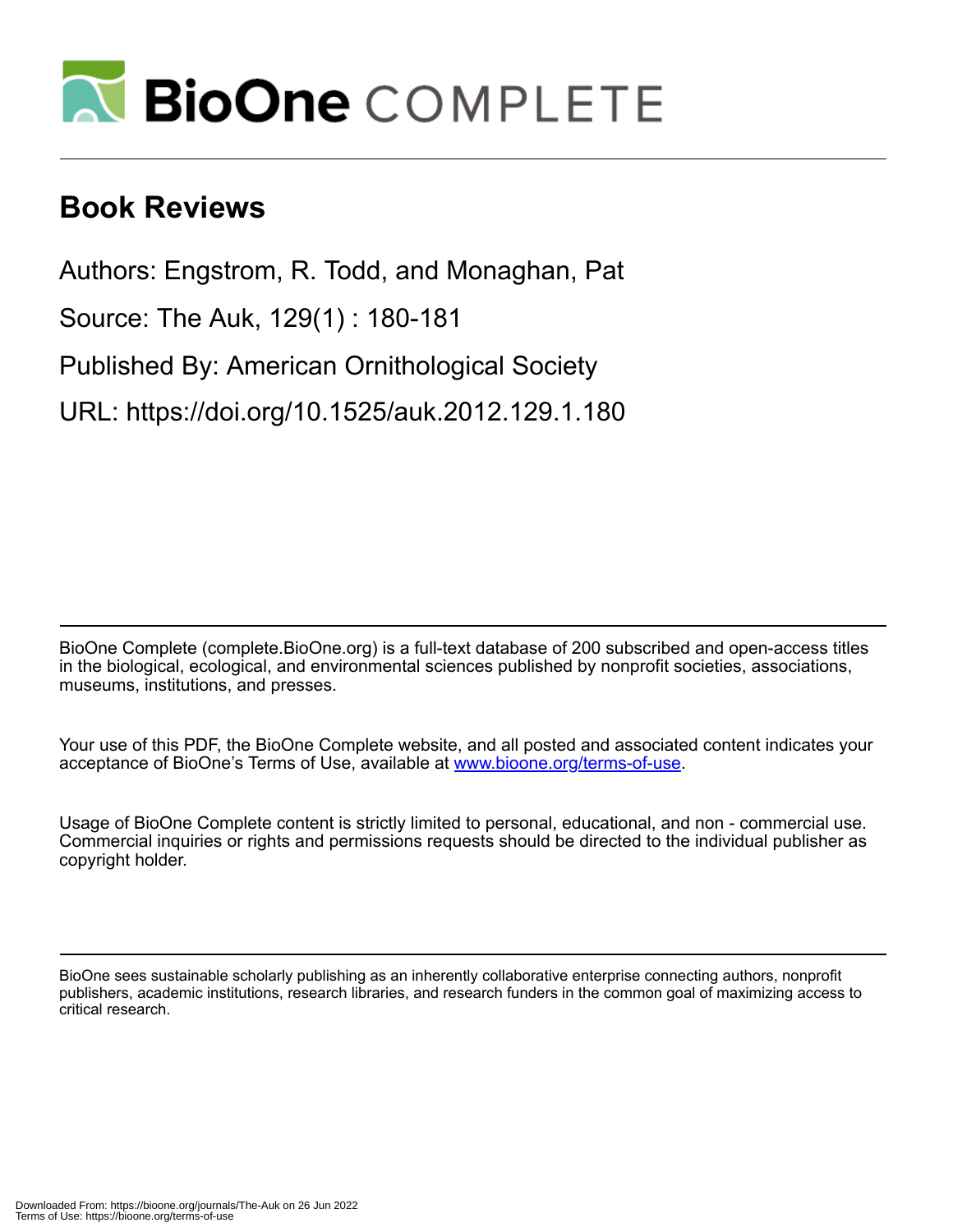

## *Book Reviews*

## EDITED BY R. TODD ENGSTROM

The following critiques express the opinions of the individual evaluators regarding the strengths, weaknesses, and value of the books they review. As such, the appraisals are subjective assessments and do not necessarily reflect the opinions of the editors or any official policy of the American Ornithologists' Union.

The Auk 129(1):180–181, 2012 © The American Ornithologists' Union, 2012. Printed in USA.

**The Flexible Phenotype: A Body-Centred Integration of Ecology, Physiology and Behaviour**.—Theunis Piersma and Jan A. van Gils. 2011. Oxford University Press, New York. 238 pp. ISBN 9780199597246. Paper, \$52.95.—A bit of a revolution in our understanding of the relationship between genotypes and phenotypes has been taking place in recent years. The age of the genome, though still with us and providing more and more depth to our understanding of molecular processes in biology, is entering a new phase. The recognition that gene sequences do not translate directly into phenotypes, and that environmentally generated changes can be transmitted across the generations, is changing our view of evolution. The environment is being reinstated as the key component that determines what phenotype a particular genotype gives rise to. This phenotypic plasticity is the essence of this book. Piersma and van Gils want to "encourage further integration of ecology, physiology and behaviour." They set about this with great gusto, and their enthusiasm is contagious. Their chatty and intimate style both engages and challenges the reader throughout. They write in the first-person plural—"We grew up in the Dutch countryside and…," "We think that…"—and occasionally directly address the reader—"Do you still remember that…." This makes us feel that we are all embarking on a journey of discovery together.

The Flexible Phenotype begins with an introductory chapter that sets out the focus of the book and the attitude and aims of the authors. The authors tell us that they are putting evolution in "the back seat," but this isn't really the case, because evolutionary thinking still pervades the whole book. However, the environment does take center stage. Piersma and van Gils are concerned with two kinds of phenotypic plasticity: that induced by the developmental environment, which is generally not reversible, and the reversible, often cyclic changes that occur in the phenotypes of animals living in seasonal environments. They focus more on the latter, and their main example is the Red Knot (Calidris canutus), the small shorebird species that they know best. The cyclic phenotypic changes in this small bird as it prepares for its long migration, or to breed, are remarkable. However, although the general approach is pretty bird-centered, nonetheless they do their best

to encompass examples from other taxa, and the book is packed full of interesting comparative information. Clear, and sometimes comic, diagrams, very much in the Dutch style set by Rudi Drent (to whom the book is dedicated), are used to good effect throughout. There are also a few boxes in which particular issues or concepts, such as allometry and Basal Metabolic Rate, are explored in a bit more depth. The authors further capture the reader's attention with intriguing subheadings such as "Dutch dream cows do not exist," "Dying strategically," and "It takes guts to eat shellfish." This will make the book particularly attractive to undergraduates and reduce the risk of lapses in concentration.

The book is divided into four parts. The chapters within each part are linked, and each ends with a short synopsis that recapitulates the main points. Part I comprises two chapters dealing with aspects of organism design. These deal with various challenges that organisms face, such as thermoregulation, energy and water balance, flight, and the need to maintain homeostasis. This is a quick romp through basic physiology. Part II deals with physiological constraints such as maximum sustainable work level, heat dissipation, and excretory capabilities. It then explores the effect of the environment and examines developmental and cyclic phenotypic changes, and their costs and benefits. I found the introduction of atrophy, such as muscle wastage, somewhat confusing here, because this is a very different phenomenon. I was a little surprised that the section on phenotypic plasticity in birds did not deal with molt, for the dramatic changes in plumage that some birds undergo is one of the most marked changes in phenotype that we see. The study of molt, its costs and benefits, is not yet well integrated into a life-history framework, and this would have been a nice context in which to further emphasize the need to look at the tradeoffs involved here. Molt is not totally ignored, however, and gets a mention elsewhere in the book in relation to color change in ptarmigan. Part III then brings in behavioral flexibility, particularly focusing on foraging. This section could cover many things, of course, but the authors maintain their body-centered approach; the link between foraging and gut morphology is given particular attention, with lots of information from the knot studies.

The Auk, Vol. 129, Number 1, pages 180-184. ISSN 0004-8038, electronic ISSN 1938-4254. © 2012 by The American Ornithologists' Union. All rights reserved. Please direct all requests for permission to photocopy or reproduce article content through the University of California Press's Rights and Permissions website, http://www.ucpressjournals. com/reprintInfo.asp. DOI: 10.1525/auk.2012.129.1.180